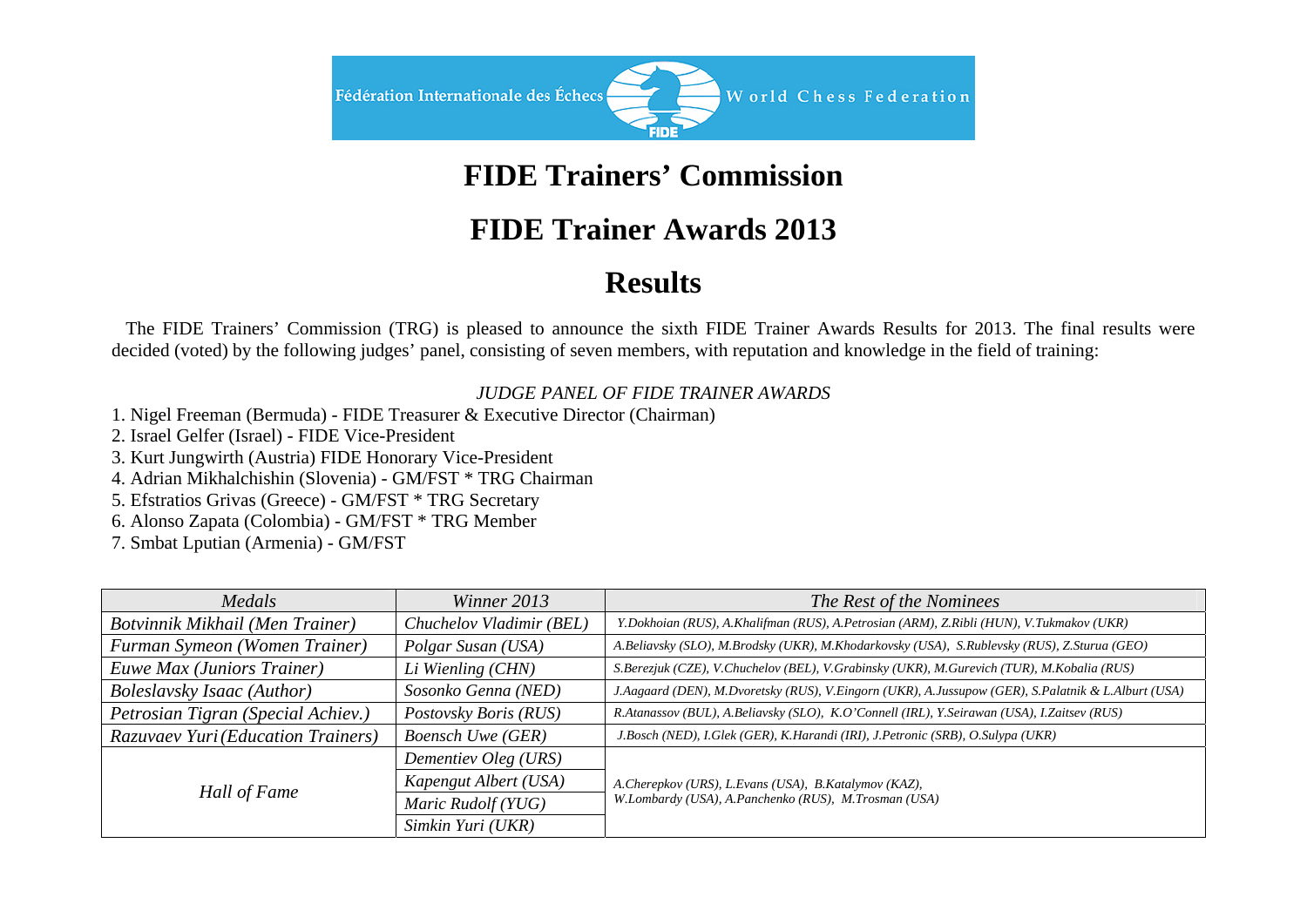### **The Tree of Chess**

The winner of each of the six categories will receive a diploma and the following trophy, made by the famous Ukrainian artist Volodymyr Odrehivskyj:



The 2013 Medals Awards Ceremony will take place during the Tromso (Norway) Olympiad. We ask the medal winners or their representatives to be present during the Closing Ceremony (August  $14<sup>th</sup>$  - Skarphallen) and receive their 2013 awards.